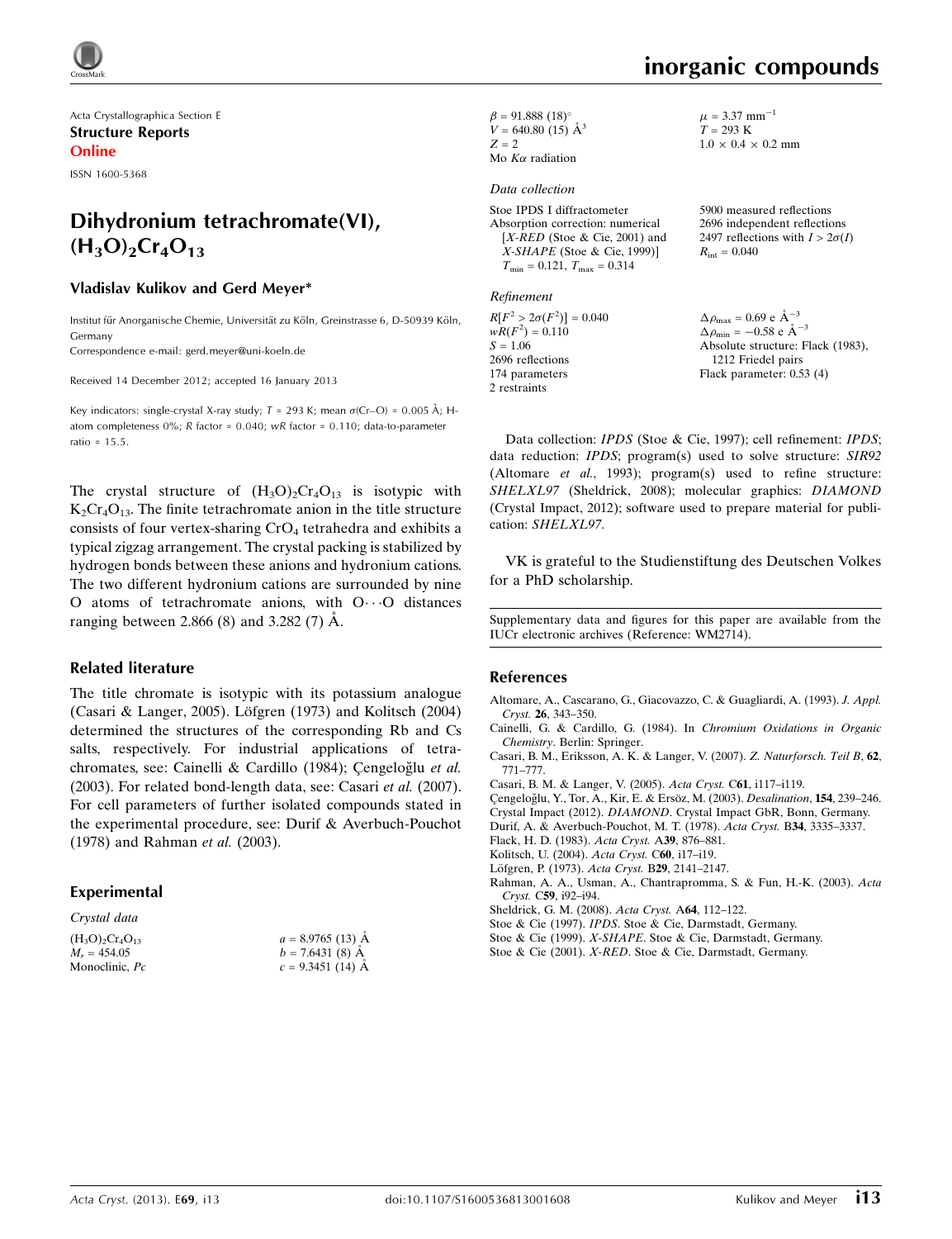# **supporting information**

*Acta Cryst.* (2013). E**69**, i13 [doi:10.1107/S1600536813001608]

# **Dihydronium tetrachromate(VI), (H<sub>3</sub>O)<sub>2</sub>Cr<sub>4</sub>O<sub>13</sub>**

# **Vladislav Kulikov and Gerd Meyer**

### **S1. Comment**

One of the characteristic properties of the elements of group 6 of the periodic table is their ability to build anionic polyoxo compounds with the corresponding elements in high oxidation states - the so called polyoxometalates. This property is profoundly exhibited by the oxoanions of the heavier elements Mo(VI) and W(VI), whereas the respective compounds of Cr(VI), i.e. polyoxochromates, are not built readily. Despite of this fact, polyoxochromates are of chemical and industrial importance due to their high oxidation potential. Accordingly, they are used as oxidants of organic compounds (Cainelli & Cardillo, 1984) and in hexavalent chromium plating (Çengeloǧlu *et al.*, 2003).

The title compound,  $(H_3O)_{2}Cr_4O_{13}$ , is only the fourth tetrachromate(VI) described and characterized by single-crystal Xray diffraction so far. The first three are salts of alkali metals, *viz.* the potassium (Casari & Langer, 2005), the rubidium (Löfgren, 1973), and the caesium salt (Kolitsch, 2004).  $(H_3O)_2Cr_4O_{13}$  was isolated from a reaction mixture containing  $Na<sub>2</sub>Cr<sub>2</sub>O<sub>7</sub>$ , nitric acid and a large excess of CrO<sub>3</sub> along with several possibly unrelated species.

The crystal structure of  $(H_3O)_2Cr_4O_{13}$  is isotypic with that of  $K_2Cr_4O_{13}$  (Casari & Langer, 2005) and accordingly exhibits the space group Pc. The cell volume of  $(H_3O)_2(Cr_4O_{13})$  is 640.80 (15)  $\AA^3$  at room temperature. It exceeds the cell volume of the potassium analogue measured at 173 K by roughly  $44 \text{ Å}^3$ . The finite tetrachromate anion is composed of four condensed CrO4 tetrahedra and exhibits the typical zigzag arrangement (Figs. 1,2) described by Casari & Langer (2005). The two hydronium ions have two crystallographically different positions. They interact with nine oxygen atoms of the tetrachromate anions through hydrogen bonds. Although the H atoms of the hydronium cations could not be located, the distances between the hydronium O atoms and the surrounding tetrachromate O atoms between 2.866 (8) and 3.282 (7) Å point to moderate to weak O—H···O hydrogen bonds. These distances are quite similar to the distances between O atoms of water molecules and dichromate ions in Na<sub>2</sub>Cr<sub>2</sub>O<sub>7</sub>H<sub>2</sub>O (Casari *et al.*, 2007) which indicates hydrogen bonds of typical strength for this class of compounds.

### **S2. Experimental**

 $Na_2Cr_2O_7$  (26 mg, 0.1 mmol) and CrO<sub>3</sub> (1.600 g, 16 mmol) were dissolved in 0.5 ml H<sub>2</sub>O. This solution was added to a solution of AgClO4 (22.5 mg, 0.1 mmol) and theobromine (18 mg, 0.1 mmol) in 16.5 ml of nitric acid. After 2.5 months crystals of  $(H_3O)(ClO_4)$  (Rahman *et al.*, 2003) and  $Ag_2(Cr_2O_7)$  (Durif & Averbuch-Pouchot, 1978) were isolated and characterized by X-ray difractometric unit-cell determinations. Orange-red crystals of the title compound were obtained from the mother liquor after another half year.

### **S3. Refinement**

The investigated crystal was racemically twinned, similarly to the potassium compound (Casari & Langer, 2005). The refined Flack paramter indicates a twin component ratio of 53 (4):47 (4). It was not possible to unambiguously locate the H atoms of the hydronium cations. They were therefore omitted from the refinement.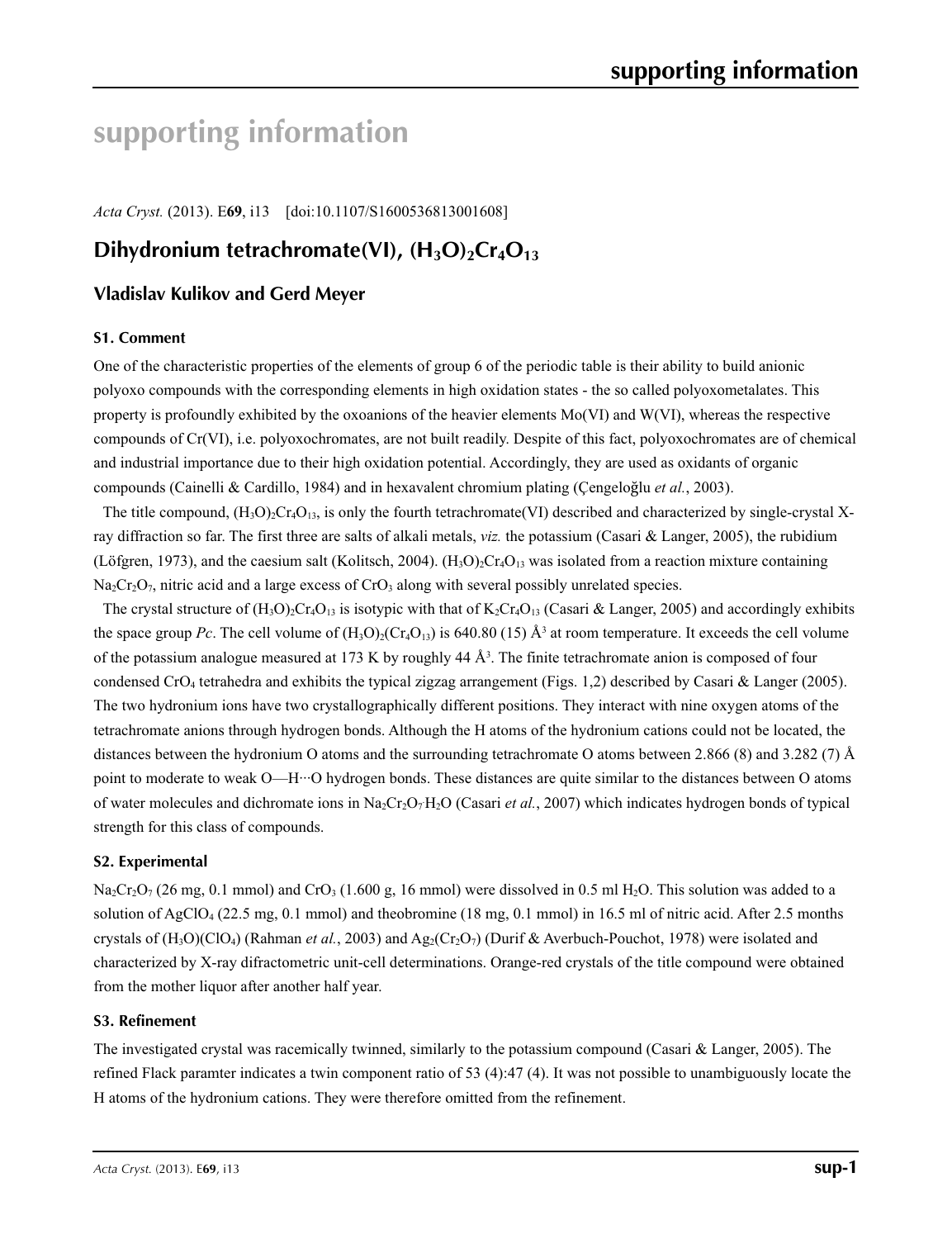

## **Figure 1**

Hydrogen bonds between the hydronium ion (O1W) and the surrounding tetrachromate anions. The oxygen atom of the hydronium ion is shown with anisotropic displacement parameters at the 50% probability level. Chromate anions are shown as green-blue tetrahedra. Dashed lines denote O··· O contacts between the cation and the anions.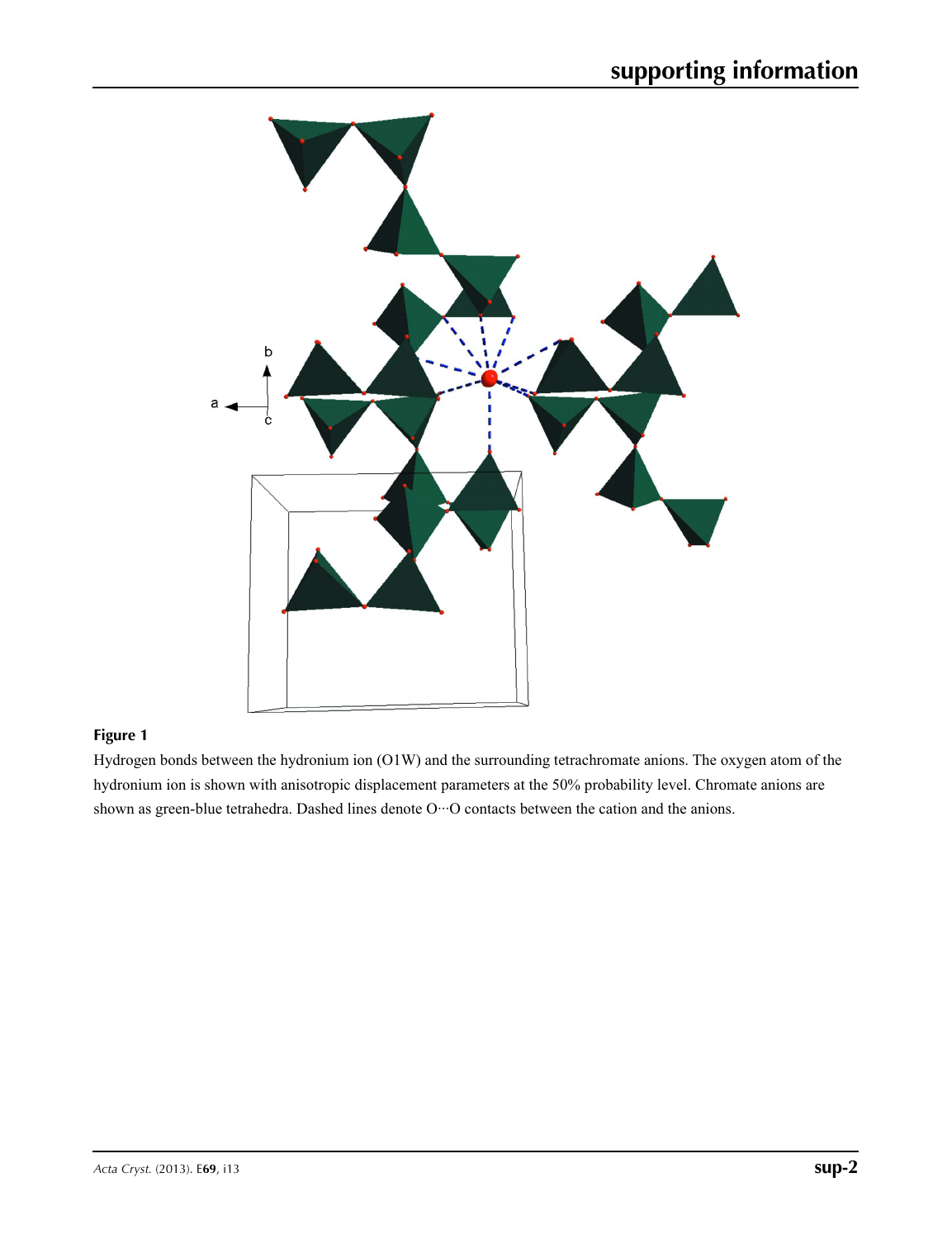

### **Figure 2**

Hydrogen bonding framework within the unit cell of the compound. See Fig. 1 for legend.

## **Dihydronium tetrachromate(VI)**

*Crystal data*

 $(H_3O)_2Cr_4O_{13}$  $M_r = 454.05$ Monoclinic, *Pc* Hall symbol: P -2yc  $a = 8.9765(13)$  Å  $b = 7.6431(8)$  Å  $c = 9.3451(14)$  Å  $\beta$  = 91.888 (18)<sup>o</sup>  $V = 640.80$  (15) Å<sup>3</sup>  $Z = 2$ 

#### *Data collection*

Stoe IPDS I diffractometer Radiation source: fine-focus sealed tube Graphite monochromator *φ* scans Absorption correction: numerical [*X-RED* (Stoe & Cie, 2001) and *X-SHAPE* (Stoe & Cie, 1999)]  $T_{\text{min}} = 0.121$ ,  $T_{\text{max}} = 0.314$ 

## *Refinement*

Refinement on *F*<sup>2</sup> Least-squares matrix: full  $R[F^2 > 2\sigma(F^2)] = 0.040$  $wR(F^2) = 0.110$ *S* = 1.06

 $F(000) = 444$  $D_x = 2.353$  Mg m<sup>-3</sup> Mo *Kα* radiation, *λ* = 0.71073 Å Cell parameters from 1754 reflections  $\theta$  = 1.9–28.2°  $\mu$  = 3.37 mm<sup>-1</sup> *T* = 293 K Block, orange-red  $1.0 \times 0.4 \times 0.2$  mm

5900 measured reflections 2696 independent reflections 2497 reflections with  $I > 2\sigma(I)$  $R_{\text{int}} = 0.040$  $\theta_{\text{max}} = 28.1^{\circ}, \theta_{\text{min}} = 2.3^{\circ}$  $h = -11 \rightarrow 11$  $k = -9 \rightarrow 9$ *l* = −12→12

2696 reflections 174 parameters 2 restraints Primary atom site location: structure-invariant direct methods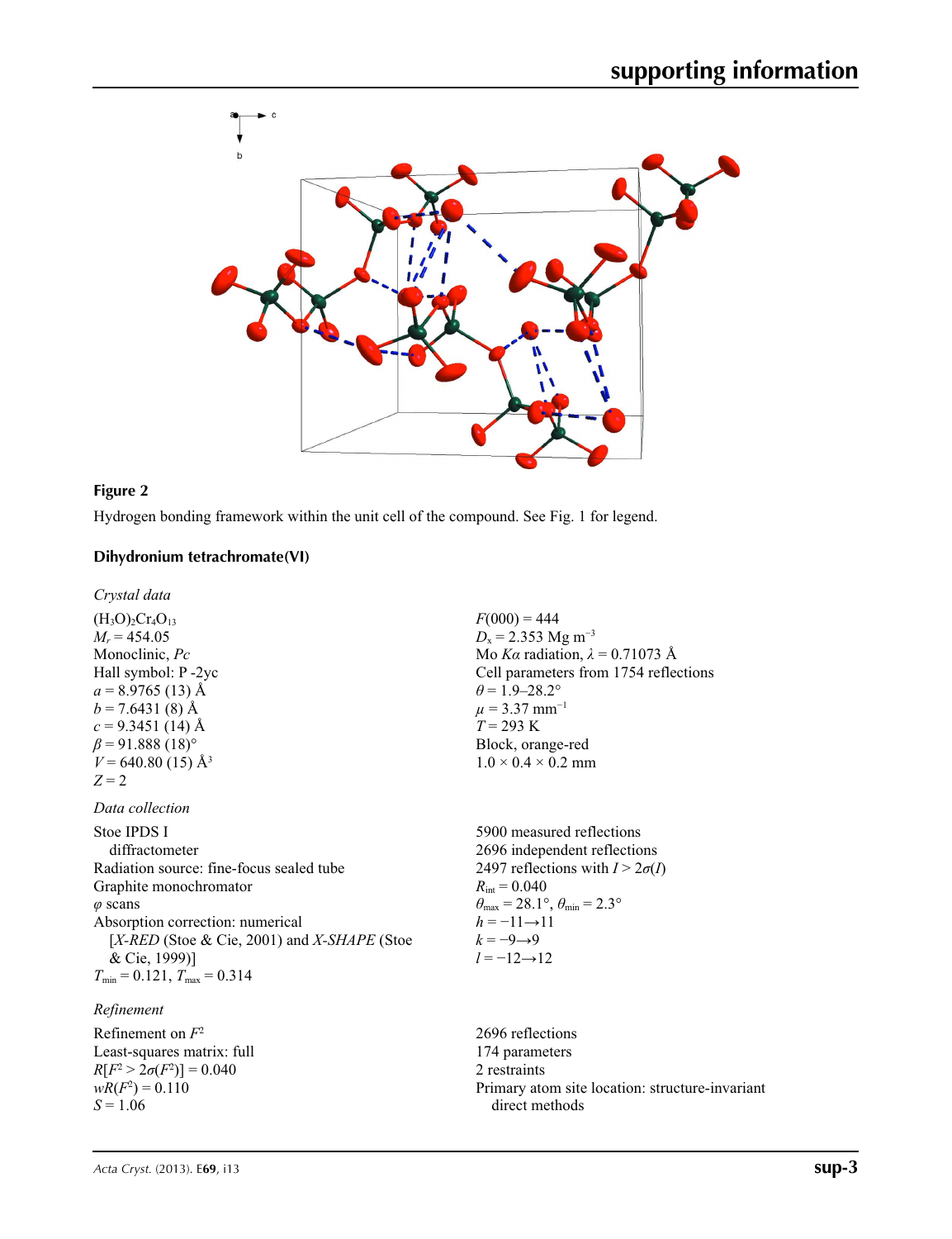Secondary atom site location: difference Fourier

map  $w = 1/[\sigma^2 (F_o^2) + (0.0842P)^2]$ where  $P = (F_o^2 + 2F_c^2)/3$  $(\Delta/\sigma)_{\text{max}}$  < 0.001 Δ*ρ*max = 0.69 e Å−3  $\Delta \rho_{\rm min} = -0.58$  e Å<sup>-3</sup>

### *Special details*

Extinction correction: *SHELXL97* (Sheldrick, 2008), Fc\* =kFc[1+0.001xFc2 *λ*3 /sin(2*θ*)]-1/4 Extinction coefficient: 0.083 (5) Absolute structure: Flack (1983), 1212 Friedel pairs Absolute structure parameter: 0.53 (4)

**Experimental**. A suitable single-crystal was carefully selected under a microscope and mounted in a glass capillary. The scattering intensities were collected on an imaging plate diffractometer (*IPDS* I, Stoe & Cie) equipped with a fine focus sealed tube X-ray source (Mo K $\alpha$ ,  $\lambda$  = 0.71073 Å) operating at 50 kV and 40 mA. Intensity data for the title compound were collected at room temperature by  $\varphi$ -scans in 100 frames ( $0 < \varphi < 200^{\circ}$ ,  $\Delta \varphi = 2^{\circ}$ , exposure time of 7 min) in the 2  $\Theta$ range 3.8 to 56.3°. Structure solution and refinement were carried out using the programs *SIR92* (Altomare *et al.*, 1993) and *SHELXL97* (Sheldrick, 1997) embedded into *WinGX* program package (Farrugia, 1999). A numerical absorption correction (*X-RED* (Stoe & Cie, 2001) was applied after optimization of the crystal shape (*X-SHAPE* (Stoe & Cie, 1999)). The last cycles of refinement included atomic positions and anisotropic parameters for all non-hydrogen atoms. Positions of hydrogen atoms were not determined. The final difference maps were free of any chemically significant features. The refinement was based on  $F<sup>2</sup>$  for ALL reflections.

**Geometry**. All e.s.d.'s (except the e.s.d. in the dihedral angle between two l.s. planes) are estimated using the full covariance matrix. The cell e.s.d.'s are taken into account individually in the estimation of e.s.d.'s in distances, angles and torsion angles; correlations between e.s.d.'s in cell parameters are only used when they are defined by crystal symmetry. An approximate (isotropic) treatment of cell e.s.d.'s is used for estimating e.s.d.'s involving l.s. planes.

**Refinement**. Refinement of  $F^2$  against ALL reflections. The weighted *R*-factor  $wR$  and goodness of fit *S* are based on  $F^2$ , conventional *R*-factors *R* are based on *F*, with *F* set to zero for negative  $F^2$ . The threshold expression of  $F^2 > \sigma(F^2)$  is used only for calculating *R*-factors(gt) *etc*. and is not relevant to the choice of reflections for refinement. *R*-factors based on *F*<sup>2</sup> are statistically about twice as large as those based on *F*, and *R*- factors based on ALL data will be even larger.

|                  | $\mathcal{X}$ | $\mathcal{Y}$ | $\boldsymbol{Z}$ | $U_{\text{iso}}$ */ $U_{\text{eq}}$ |  |
|------------------|---------------|---------------|------------------|-------------------------------------|--|
| Cr2              | 0.44108(9)    | 1.10692(11)   | 1.05710(8)       | 0.0219(2)                           |  |
| Cr1              | 0.12169(8)    | 0.92974(12)   | 1.17627(8)       | 0.0242(2)                           |  |
| Cr3              | 0.44219(9)    | 1.44260(12)   | 0.83187(8)       | 0.0263(2)                           |  |
| Cr4              | 0.78483(9)    | 1.42919(12)   | 0.79827(9)       | 0.0283(2)                           |  |
| O <sub>21</sub>  | 0.4560(6)     | 0.9751(8)     | 0.9295(4)        | 0.0437(12)                          |  |
| O31              | 0.4312(7)     | 1.3165(9)     | 0.7003(5)        | 0.0542(13)                          |  |
| O <sub>14</sub>  | 0.2882(5)     | 1.0642(5)     | 1.1542(4)        | 0.0324(9)                           |  |
| O33              | 0.6117(5)     | 1.5476(5)     | 0.8324(4)        | 0.0296(8)                           |  |
| O <sub>12</sub>  | 0.1024(6)     | 0.7916(8)     | 1.0473(6)        | 0.0497(12)                          |  |
| O <sub>22</sub>  | 0.5891(5)     | 1.0957(7)     | 1.1545(4)        | 0.0401(11)                          |  |
| O <sub>2</sub> 3 | 0.4224(5)     | 1.3239(6)     | 0.9907(4)        | 0.0334(9)                           |  |
| O43              | 0.9211(5)     | 1.5638(6)     | 0.8196(5)        | 0.0360(10)                          |  |
| O11              | $-0.0193(5)$  | 1.0612(6)     | 1.1705(5)        | 0.0395(11)                          |  |
| O13              | 0.1342(5)     | 0.8307(8)     | 1.3278(6)        | 0.0522(14)                          |  |
| O42              | 0.7792(7)     | 1.3587(12)    | 0.6374(7)        | 0.074(2)                            |  |
| O32              | 0.3119(5)     | 1.5822(7)     | 0.8197(6)        | 0.0477(13)                          |  |
| O41              | 0.8015(6)     | 1.2744(8)     | 0.9121(7)        | 0.0595(16)                          |  |
| O1W              | 0.0967(6)     | 0.4158(8)     | 1.0652(6)        | 0.0469(12)                          |  |
| O2W              | 0.7959(6)     | 0.9005(7)     | 0.9169(5)        | 0.0456(12)                          |  |

*Fractional atomic coordinates and isotropic or equivalent isotropic displacement parameters (Å2 )*